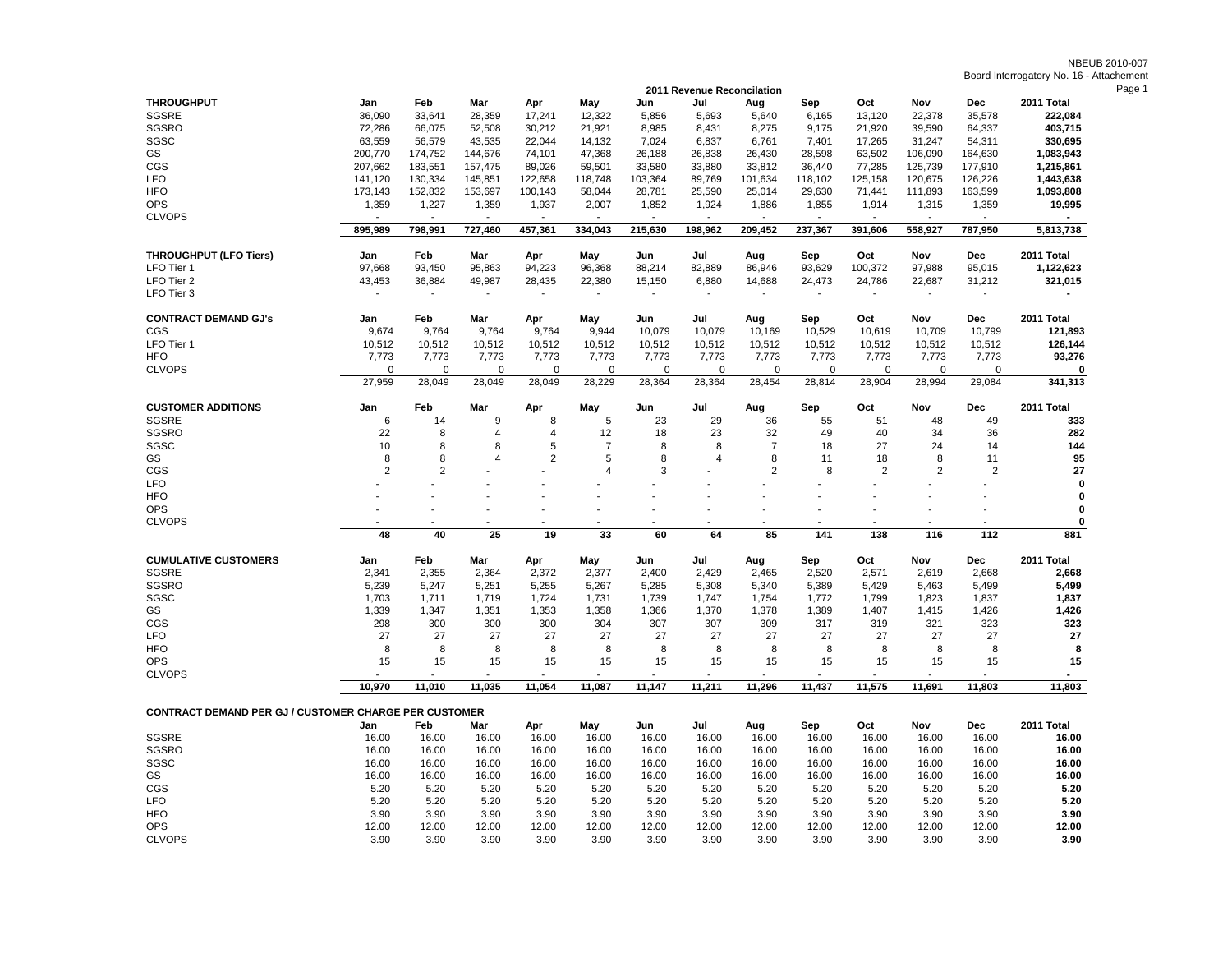## NBEUB 2010-007 Board Interrogatory No. 16 - Attachement Page 2

**2011 Revenue Reconcilation**

| <b>DISTRIBUTION RATES PER GJ</b><br>SGSRE | Jan<br>8.38  | Feb<br>8.38    | Mar<br>8.38  | Apr<br>10.51 | May<br>10.51   | Jun<br>10.51  | Jul<br>10.51 | Aug<br>10.51 | Sep<br>10.51 | Oct<br>10.51   | Nov<br>10.51   | Dec<br>10.51 | 2011 Total                       |
|-------------------------------------------|--------------|----------------|--------------|--------------|----------------|---------------|--------------|--------------|--------------|----------------|----------------|--------------|----------------------------------|
| <b>SGSRO</b>                              | 10.71        | 10.71          | 10.71        | 12.10        | 12.10          | 12.10         | 12.10        | 12.10        | 12.10        | 12.10          | 12.10          | 12.10        |                                  |
| SGSC                                      | 11.51        | 11.51          | 11.51        | 13.06        | 13.06          | 13.06         | 13.06        | 13.06        | 13.06        | 13.06          | 13.06          | 13.06        |                                  |
| GS                                        | 12.42        | 12.42          | 12.42        | 13.95        | 13.95          | 13.95         | 13.95        | 13.95        | 13.95        | 13.95          | 13.95          | 13.95        |                                  |
| CGS                                       | 11.82        | 11.82          | 11.82        | 13.30        | 13.30          | 13.30         | 13.30        | 13.30        | 13.30        | 13.30          | 13.30          | 13.30        |                                  |
| LFO Tier 1                                | 6.43         | 6.43           | 6.43         | 6.43         | 6.43           | 6.43          | 8.78         | 8.78         | 8.78         | 8.78           | 8.78           | 8.78         |                                  |
| LFO Tier 2                                | 0.19         | 0.19           | 0.19         | 0.19         | 0.19           | 0.19          | 0.19         | 0.19         | 0.19         | 0.19           | 0.19           | 0.19         |                                  |
| LFO Tier 3                                | 0.08         | 0.08           | 0.08         |              | 0.08           | 0.08          | 0.08         | 0.08         | 0.08         | 0.08           | 0.08           |              |                                  |
|                                           |              |                |              | 0.08         |                |               |              |              |              |                |                | 0.08         |                                  |
| <b>HFO</b>                                | 0.64         | 0.64           | 0.64         | 1.95         | 1.95           | 1.95          | 1.95         | 1.95         | 1.95         | 1.95           | 1.95           | 1.95         |                                  |
| <b>OPS</b>                                | 9.31         | 9.31           | 9.31         | 9.31         | 10.46          | 10.46         | 10.46        | 10.46        | 10.46        | 10.46          | 10.46          | 10.46        |                                  |
| <b>CLVOPS</b>                             | 8.86         | 8.86           | 8.86         | 8.86         | 9.98           | 9.98          | 9.98         | 9.98         | 9.98         | 9.98           | 9.98           | 9.98         |                                  |
| <b>DISTRIBUTION REVENUE (\$,000)</b>      | Jan          | Feb            | Mar          | Apr          | May            | Jun           | Jul          | Aug          | Sep          | Oct            | Nov            | Dec          | 2011 Total                       |
| <b>SGSRE</b>                              | 303          | 282            | 238          | 181          | 130            | 62            | 60           | 59           | 65           | 138            | 235            | 374          | 2,126                            |
| <b>SGSRO</b>                              | 774          | 708            | 562          | 365          | 265            | 109           | 102          | 100          | 111          | 265            | 479            | 778          | 4,619                            |
| SGSC                                      | 732          | 651            | 501          | 288          | 185            | 92            | 89           | 88           | 97           | 226            | 408            | 710          | 4,067                            |
| GS                                        | 2,493        | 2,170          | 1,796        | 1,034        | 661            | 365           | 374          | 369          | 399          | 886            | 1,480          | 2,297        | 14,323                           |
| CGS                                       | 2.454        | 2.169          | 1.861        | 1,184        | 791            | 447           | 451          | 450          | 485          | 1,028          | 1,673          | 2,367        | 15,358                           |
| LFO Tier 1                                | 628          | 601            | 617          | 606          | 620            | 567           | 728          | 763          | 822          | 881            | 860            | 834          | 8,528                            |
| LFO Tier 2                                | 8            | -7             | 9            | 5            | $\overline{4}$ | 3             | $\mathbf 1$  | 3            | 5            | 5              | $\overline{4}$ | 6            | 61                               |
| LFO Tier 3                                | $\mathbf 0$  | $\mathbf 0$    | $\mathbf 0$  | $\mathbf 0$  | $\mathbf 0$    | $\mathbf 0$   | $\mathbf 0$  | $\mathbf 0$  | $\mathbf 0$  | 0              | $\mathbf 0$    | $\mathbf 0$  | $\mathbf 0$                      |
| <b>HFO</b>                                | 110          | 97             | 98           | 195          | 113            | 56            | 50           | 49           | 58           | 139            | 218            | 319          | 1,503                            |
| OPS                                       | 13           | 11             | 13           | 18           | 21             | 19            | 20           | 20           | 19           | 20             | 14             | 14           | 202                              |
| <b>CLVOPS</b>                             | $\Omega$     | $\mathbf 0$    | $\Omega$     | $\Omega$     | $\Omega$       | $\Omega$      | $\Omega$     | $\Omega$     | $\Omega$     | 0              | $\Omega$       | $\Omega$     | 0                                |
|                                           | 7,514        | 6,696          | 5,695        | 3,877        | 2,790          | 1,720         | 1,875        | 1,901        | 2,060        | 3,588          | 5,371          | 7,698        | 50,786                           |
| <b>CUSTOMER CHARGE REVENUE (\$,000)</b>   | Jan          | Feb            | Mar          | Apr          | May            | Jun           | Jul          | Aug          | Sep          | Oct            | Nov            | Dec          | 2011 Total                       |
| <b>SGSRE</b>                              | 37           | 38             | 38           | 38           | 38             | 38            | 39           | 39           | 40           | 41             | 42             | 43           | 472                              |
|                                           |              |                |              |              |                |               |              |              |              |                |                |              |                                  |
| SGSRO                                     | 84           | 84             | 84           | 84           | 84             | 85            | 85           | 85           | 86           | 87             | 87             | 88           | 1,024                            |
| SGSC                                      | 27           | 27             | 28           | 28           | 28             | 28            | 28           | 28           | 28           | 29             | 29             | 29           | 337                              |
| GS                                        | 21           | 22             | 22           | 22           | 22             | 22            | 22           | 22           | 22           | 23             | 23             | 23           | 264                              |
| <b>OPS</b>                                | $\mathbf 0$  | $\mathbf 0$    | $\mathbf 0$  | $\mathbf 0$  | $\mathbf 0$    | $\mathbf 0$   | $\mathbf 0$  | $\mathbf 0$  | $\mathbf 0$  | $\mathbf 0$    | $\mathbf 0$    | $\mathbf 0$  |                                  |
|                                           | 170          | 171            | 171          | 171          | 172            | 173           | 174          | 175          | 177          | 179            | 181            | 183          | $\overline{\mathbf{2}}$<br>2,098 |
| <b>CONTRACT DEMAND REVENUE</b>            | Jan          | Feb            | Mar          | Apr          | May            | Jun           | Jul          | Aug          | Sep          | Oct            | Nov            | Dec          | 2011 Total                       |
| CGS                                       | 50           | 51             | 51           | 51           | 52             | 52            | 52           | 53           | 55           | 55             | 56             | 56           | 634                              |
| LFO Tier 1                                | 55           | 55             | 55           | 55           | 55             | 55            | 55           | 55           | 55           | 55             | 55             | 55           | 656                              |
| <b>HFO</b>                                | 30           | 30             | 30           | 30           | 30             | 30            | 30           | 30           | 30           | 30             | 30             | 30           | 364                              |
| <b>CLVOPS</b>                             | $\mathbf 0$  | $\mathbf 0$    | $\Omega$     | $\mathbf 0$  | $\mathbf 0$    | 0             | 0            | $\Omega$     | $\mathbf 0$  | 0              | $\mathbf 0$    | $\mathbf 0$  | 0                                |
|                                           | 135          | 136            | 136          | 136          | 137            | 137           | 137          | 138          | 140          | 140            | 141            | 141          | 1,654                            |
|                                           |              |                |              |              |                |               |              |              |              |                |                |              |                                  |
| <b>TOTAL REVENUE</b>                      | Jan          | Feb            | Mar          | Apr          | May            | Jun           | Jul          | Aug          | Sep          | Oct            | Nov            | <b>Dec</b>   | 2011 Total                       |
| <b>SGSRE</b>                              | 340          | 320            | 276          | 219          | 168            | 100           | 99           | 99           | 105          | 179            | 277            | 417          | 2,597                            |
| SGSRO                                     | 858          | 792            | 646          | 450          | 349            | 193           | 187          | 186          | 197          | 352            | 566            | 866          | 5,642                            |
| SGSC                                      | 759          | 679            | 529          | 316          | 212            | 120           | 117          | 116          | 125          | 254            | 437            | 739          | 4,404                            |
| GS                                        | 2,514        | 2,191          | 1,818        | 1,055        | 683            | 387           | 396          | 391          | 421          | 908            | 1,503          | 2,319        | 14,587                           |
| CGS                                       | 2,504        | 2,220          | 1,911        | 1,235        | 843            | 499           | 503          | 503          | 539          | 1,083          | 1,728          | 2,423        | 15,992                           |
| LFO Tier 1                                | 683          | 656            | 671          | 661          | 675            | 622           | 782          | 818          | 877          | 936            | 915            | 889          | 9,184                            |
| LFO Tier 2                                | 8            | $\overline{7}$ | 9            | 5            | 4              | 3             | $\mathbf 1$  | 3            | 5            |                | 4              | 6            |                                  |
|                                           | $\mathbf 0$  | $\mathbf 0$    | $\mathbf 0$  |              | $\mathbf 0$    |               | $\mathbf 0$  | $\mathbf 0$  |              | 5<br>0         | $\mathbf 0$    |              | 61<br>0                          |
| LFO Tier 3                                |              |                |              | $\mathbf 0$  |                | $\mathbf 0$   |              |              | $\mathbf 0$  |                |                | $\mathbf 0$  |                                  |
| <b>HFO</b>                                | 140          | 127            | 128          | 226          | 144            | 86            | 80           | 79           | 88           | 170            | 249            | 349          | 1,867                            |
| <b>OPS</b>                                | 13           | 12             | 13           | 18           | 21             | 20            | 20           | 20           | 20           | 20             | 14             | 14           | 205                              |
| <b>CLVOPS</b>                             | $\Omega$     | $\mathbf 0$    | $\mathbf 0$  | $\mathbf 0$  | $\mathbf 0$    | $\mathbf 0$   | $\mathbf 0$  | $\Omega$     | $\Omega$     | $\mathbf 0$    | $\Omega$       | $\Omega$     | $\mathbf 0$                      |
| <b>MISC REVENUE</b>                       | -48<br>7,771 | $-43$<br>6.960 | -43<br>5.958 | -26<br>4.158 | -9<br>3.089    | $-2$<br>2.028 | -6<br>2,181  | -7<br>2.207  | -6<br>2.371  | $-18$<br>3.889 | -43<br>5.650   | -68<br>7.955 | $-320$<br>54,218                 |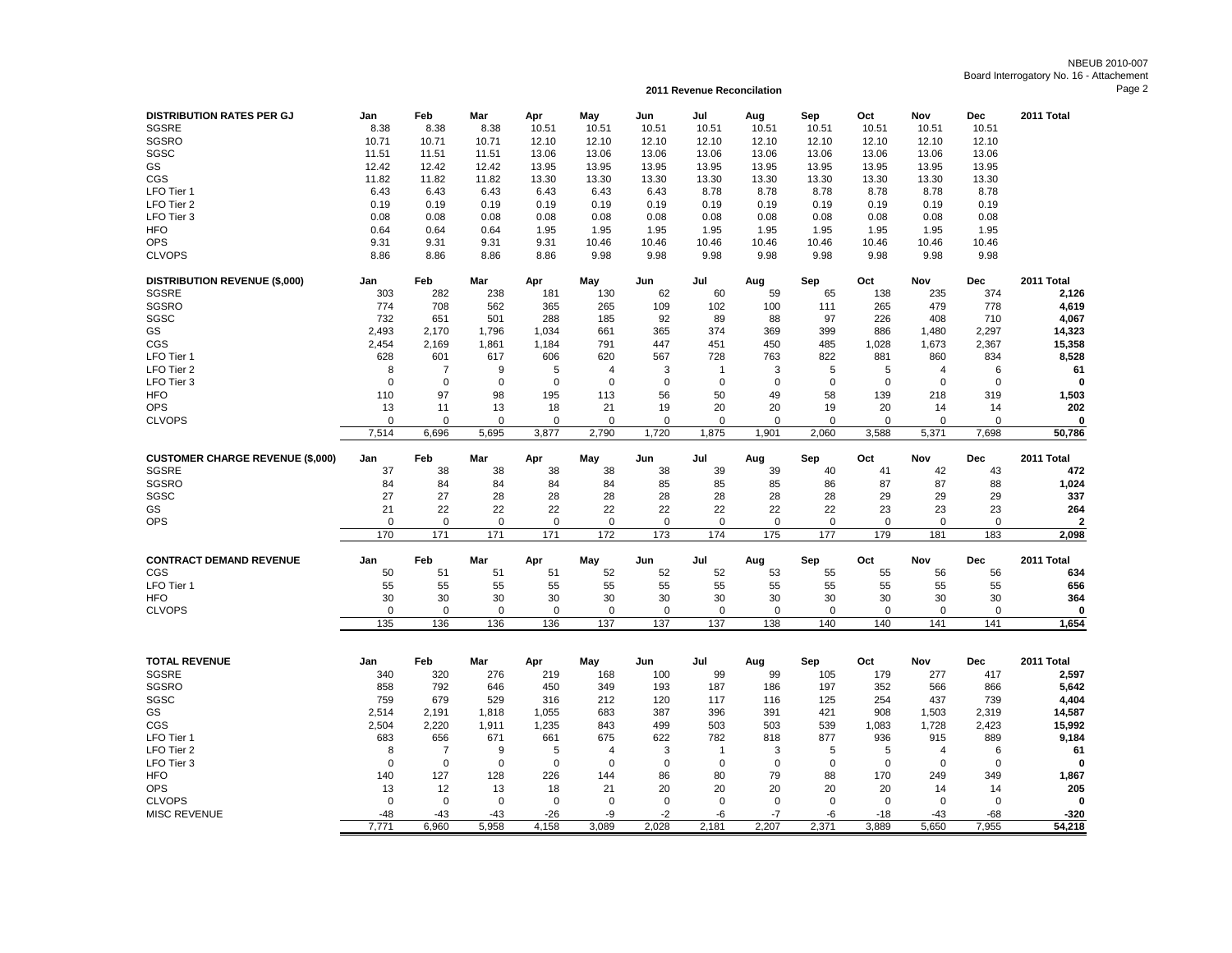| <b>THROUGHPUT</b><br>SGSRE<br>SGSRF - FBB<br>SGSRE - NC<br>SGSRO<br>SGSC<br>GS<br>CGS<br><b>LFO</b><br><b>HFO</b><br>OPS                                                         | Jan<br>36,020<br>69<br>72,286<br>63.559<br>200,770<br>207.662<br>141,120<br>173,143<br>1,359                                                             | Feb<br>33,407<br>234<br>66.075<br>56,579<br>174,752<br>183.551<br>130.334<br>152,832<br>1,227                                                       | Mar<br>28,036<br>323<br>52.508<br>43.535<br>144,676<br>157,475<br>145.851<br>153,697<br>1,359                                                       | Apr<br>16,964<br>277<br>30,212<br>22.044<br>74,101<br>89.026<br>122,658<br>100,143<br>1,937                                                                  | May<br>12,101<br>221<br>21.921<br>14,132<br>47,368<br>59,501<br>118,748<br>58,044<br>2.007                                                      | Jun<br>5,662<br>$\overline{4}$<br>191<br>8,985<br>7,024<br>26,188<br>33,580<br>103.364<br>28,781<br>1,852                                 | Jul<br>5,553<br>$\overline{\phantom{a}}$<br>139<br>8.431<br>6,837<br>26,838<br>33,880<br>89,769<br>25,590<br>1,924                             | Aug<br>5,450<br>$\overline{4}$<br>186<br>8,275<br>6,761<br>26,430<br>33.812<br>101,634<br>25,014<br>1,886                                | Sep<br>5,903<br>$\mathbf{q}$<br>253<br>9.175<br>7,401<br>28,598<br>36.440<br>118,102<br>29,630<br>1,855                                   | Oct<br>12,465<br>36<br>619<br>21.920<br>17,265<br>63,502<br>77.285<br>125,158<br>71,441<br>1,914                                                            | Nov<br>20,810<br>108<br>1,460<br>39.590<br>31,247<br>106,090<br>125,739<br>120,675<br>111,893<br>1,315                                            | Dec<br>32,802<br>216<br>2,559<br>64,337<br>54.311<br>164,630<br>177,910<br>126,226<br>163,599<br>1,359                                                  | 2011 Total<br>215,174<br>378<br>6,532<br>403,715<br>330,695<br>1,083,943<br>1.215.861<br>1,443,638<br>1,093,808<br>19,995                                               |
|----------------------------------------------------------------------------------------------------------------------------------------------------------------------------------|----------------------------------------------------------------------------------------------------------------------------------------------------------|-----------------------------------------------------------------------------------------------------------------------------------------------------|-----------------------------------------------------------------------------------------------------------------------------------------------------|--------------------------------------------------------------------------------------------------------------------------------------------------------------|-------------------------------------------------------------------------------------------------------------------------------------------------|-------------------------------------------------------------------------------------------------------------------------------------------|------------------------------------------------------------------------------------------------------------------------------------------------|------------------------------------------------------------------------------------------------------------------------------------------|-------------------------------------------------------------------------------------------------------------------------------------------|-------------------------------------------------------------------------------------------------------------------------------------------------------------|---------------------------------------------------------------------------------------------------------------------------------------------------|---------------------------------------------------------------------------------------------------------------------------------------------------------|-------------------------------------------------------------------------------------------------------------------------------------------------------------------------|
| <b>CLVOPS</b><br><b>THROUGHPUT (LFO Tiers)</b><br>LFO Tier 1<br>LFO Tier 2<br>LFO Tier 3                                                                                         | 895,989<br>Jan<br>97,668<br>43,453                                                                                                                       | 798,991<br>Feb<br>93,450<br>36,884                                                                                                                  | 727,460<br>Mar<br>95,863<br>49,987                                                                                                                  | 457,361<br>Apr<br>94,223<br>28,435                                                                                                                           | 334,043<br>May<br>96,368<br>22,380                                                                                                              | 215,630<br>Jun<br>88,214<br>15,150                                                                                                        | 198,962<br>Jul<br>82,889<br>6,880                                                                                                              | 209,452<br>Aug<br>86,946<br>14,688                                                                                                       | 237,367<br>Sep<br>93,629<br>24,473                                                                                                        | 391,606<br>Oct<br>100,372<br>24,786                                                                                                                         | 558,927<br>Nov<br>97,988<br>22,687                                                                                                                | 787,950<br>Dec<br>95,015<br>31,212                                                                                                                      | 5,813,738<br>2011 Total<br>1,122,623<br>321,015                                                                                                                         |
| <b>CONTRACT DEMAND GJ's</b><br>SGSRF<br>SGSRF - FBB<br>SGSRE - NC<br>SGSRO<br>SGSC<br>GS<br>CGS<br>LFO Tier 1<br>LFO Tier 2<br>LFO Tier 3<br><b>HFO</b><br>OPS<br><b>CLVOPS</b>  | Jan<br>$\pmb{0}$<br>$\mathbf 0$<br>$\bf{0}$<br>$\circ$<br>$^{\circ}$<br>$\bf{0}$<br>9,674<br>10,512<br>0<br>$\bf{0}$<br>7,773<br>$\bf{0}$<br>$\mathbf 0$ | Feb<br>$\mathbf 0$<br>$\mathbf 0$<br>0<br>$\mathbf 0$<br>$\mathbf 0$<br>0<br>9.764<br>10.512<br>0<br>$\mathbf 0$<br>7,773<br>0<br>$\mathbf 0$       | Mar<br>$\bf{0}$<br>$\mathbf 0$<br>0<br>$\theta$<br>$\mathbf 0$<br>0<br>9.764<br>10,512<br>0<br>$\bf{0}$<br>7.773<br>$\bf{0}$<br>$\theta$            | Apr<br>$\bf{0}$<br>$\mathbf 0$<br>$\bf{0}$<br>$\bf{0}$<br>$\mathbf 0$<br>$\bf{0}$<br>9,764<br>10.512<br>0<br>$\mathbf 0$<br>7,773<br>$\bf{0}$<br>$\mathbf 0$ | May<br>0<br>$\mathbf 0$<br>0<br>$\mathbf 0$<br>$\mathbf 0$<br>0<br>9.944<br>10,512<br>0<br>$\bf{0}$<br>7,773<br>0<br>$\mathbf 0$                | Jun<br>$\theta$<br>$\mathbf 0$<br>0<br>$\theta$<br>$\mathbf 0$<br>0<br>10,079<br>10,512<br>0<br>$\theta$<br>7,773<br>$\bf{0}$<br>$\theta$ | Jul<br>$\bf{0}$<br>$\mathbf 0$<br>0<br>$\circ$<br>$\mathbf 0$<br>0<br>10,079<br>10,512<br>0<br>$\mathbf 0$<br>7,773<br>$\bf{0}$<br>$\mathbf 0$ | Aug<br>$\theta$<br>$\circ$<br>0<br>$\theta$<br>$\circ$<br>0<br>10,169<br>10.512<br>0<br>$\theta$<br>7,773<br>$\pmb{0}$<br>$\circ$        | Sep<br>0<br>$\mathbf 0$<br>0<br>$\mathbf 0$<br>0<br>0<br>10,529<br>10,512<br>0<br>$\circ$<br>7,773<br>0<br>0                              | Oct<br>$\theta$<br>$^{\circ}$<br>$\bf{0}$<br>$\circ$<br>$\mathbf 0$<br>$\mathbf 0$<br>10,619<br>10.512<br>0<br>$\theta$<br>7,773<br>$\theta$<br>$\mathbf 0$ | Nov<br>$\mathbf 0$<br>$\mathbf 0$<br>0<br>$\mathbf 0$<br>$\mathbf 0$<br>0<br>10.709<br>10,512<br>0<br>$\mathbf 0$<br>7.773<br>0<br>$\circ$        | Dec<br>$\circ$<br>$\mathbf 0$<br>$\bf{0}$<br>$\circ$<br>$\mathbf 0$<br>$\bf{0}$<br>10.799<br>10.512<br>0<br>$\circ$<br>7,773<br>$\bf{0}$<br>$\mathbf 0$ | 2011 Total<br>0<br>$\mathbf 0$<br>$\bf{0}$<br>$\mathbf{0}$<br>0<br>$\Omega$<br>121,893<br>126.144<br>0<br>$\mathbf{0}$<br>93,276<br>0<br>0                              |
| <b>CUSTOMER ADDITIONS</b><br>SGSRE<br>SGSRE - EBB<br>SGSRE - NC<br>SGSRO<br>SGSC<br>GS<br>CGS<br>LFO                                                                             | 27,959<br>Jan<br>$\overline{1}$<br>5<br>22<br>10<br>$\mathbf{a}$<br>$\overline{2}$                                                                       | 28,049<br>Feb<br>14<br>8<br>8<br>8<br>$\overline{2}$                                                                                                | 28,049<br>Mar<br>9<br>4<br>8<br>$\overline{4}$                                                                                                      | 28,049<br>Apr<br>8<br>4<br>5<br>$\mathfrak{p}$                                                                                                               | 28,229<br>May<br>5<br>12<br>$\overline{7}$<br>5<br>$\overline{4}$                                                                               | 28,364<br>Jun<br>1<br>1<br>21<br>18<br>8<br>$\mathbf{a}$<br>3                                                                             | 28,364<br>Jul<br>1<br>28<br>23<br>8<br>4                                                                                                       | 28,454<br>Aug<br>4<br>1<br>31<br>32<br>$\overline{7}$<br>8<br>$\overline{2}$                                                             | 28,814<br>Sep<br>9<br>3<br>43<br>49<br>18<br>11<br>8                                                                                      | 28,904<br>Oct<br>9<br>5<br>37<br>40<br>27<br>18<br>$\overline{\mathbf{c}}$                                                                                  | 28,994<br>Nov<br>$\overline{\mathfrak{r}}$<br>5<br>36<br>34<br>24<br>8<br>$\overline{2}$                                                          | 29,084<br>Dec<br>4<br>5<br>40<br>36<br>14<br>11<br>$\overline{2}$                                                                                       | 341,313<br>2011 Total<br>36<br>20<br>277<br>282<br>144<br>95<br>27<br>$\mathbf 0$                                                                                       |
| <b>HFO</b><br>OPS<br><b>CLVOPS</b>                                                                                                                                               | ٠<br>48                                                                                                                                                  | ä,<br>40                                                                                                                                            | 25                                                                                                                                                  | ٠<br>19                                                                                                                                                      | ä,<br>33                                                                                                                                        | ٠<br>60                                                                                                                                   | ×,<br>64                                                                                                                                       | ä,<br>85                                                                                                                                 | ä,<br>141                                                                                                                                 | ä,<br>138                                                                                                                                                   | 116                                                                                                                                               | 112                                                                                                                                                     | $\Omega$<br>$\mathbf{0}$<br>0<br>881                                                                                                                                    |
| <b>CUMULATIVE CUSTOMERS</b><br>SGSRE<br>SGSRE - EBB<br>SGSRE - NC<br>SGSRO<br>SGSC<br>GS<br>CGS<br><b>LFO</b><br><b>HFO</b><br>OPS<br><b>CLVOPS</b>                              | Jan<br>2,336<br>5<br>5,239<br>1.703<br>1,339<br>298<br>27<br>$\mathbf{a}$<br>15<br>10,970                                                                | Feb<br>2,336<br>19<br>5,247<br>1.711<br>1.347<br>300<br>27<br>$\mathbf{a}$<br>15<br>11,010                                                          | Mar<br>2,336<br>28<br>5,251<br>1.719<br>1.351<br>300<br>27<br>8<br>15<br>11,035                                                                     | Apr<br>2,336<br>36<br>5,255<br>1.724<br>1.353<br>300<br>27<br>$\mathbf{a}$<br>15<br>11,054                                                                   | May<br>2,336<br>41<br>5,267<br>1.731<br>1.358<br>304<br>27<br>8<br>15<br>11,087                                                                 | Jun<br>2,337<br>$\mathbf{1}$<br>62<br>5,285<br>1.739<br>1,366<br>307<br>27<br>$\mathbf{a}$<br>15<br>11,147                                | Jul<br>2,338<br>1<br>90<br>5,308<br>1.747<br>1.370<br>307<br>27<br>8<br>15<br>11,211                                                           | Aug<br>2,342<br>$\overline{2}$<br>121<br>5,340<br>1.754<br>1,378<br>309<br>27<br>8<br>15<br>11,296                                       | Sep<br>2,351<br>5<br>164<br>5,389<br>1.772<br>1,389<br>317<br>27<br>8<br>15<br>11,437                                                     | Oct<br>2,360<br>10<br>201<br>5,429<br>1.799<br>1,407<br>319<br>27<br>8<br>15<br>11,575                                                                      | <b>Nov</b><br>2,367<br>15<br>237<br>5,463<br>1.823<br>1,415<br>321<br>27<br>8<br>15<br>11,691                                                     | Dec<br>2,371<br>20<br>277<br>5,499<br>1.837<br>1.426<br>323<br>27<br>8<br>15<br>11,803                                                                  | 2011 Total<br>2,371<br>20<br>277<br>5,499<br>1,837<br>1,426<br>323<br>27<br>8<br>15<br>11,803                                                                           |
| CONTRACT DEMAND PER GJ / CUSTOMER CHARGE PER CUSTOMER<br>SGSRE                                                                                                                   | Jan<br>16.00                                                                                                                                             | Feb<br>16.00                                                                                                                                        | Mar<br>16.00                                                                                                                                        | Apr<br>16.00                                                                                                                                                 | May<br>16.00                                                                                                                                    | Jun<br>16.00                                                                                                                              | Jul<br>16.00                                                                                                                                   | Aug<br>16.00                                                                                                                             | Sep<br>16.00                                                                                                                              | Oct<br>16.00                                                                                                                                                | Nov<br>16.00                                                                                                                                      | Dec<br>16.00                                                                                                                                            | 2011 Total<br>16.00                                                                                                                                                     |
| SGSRF - FBB<br>SGSRE - NC<br>SGSRO<br>SGSC<br>GS<br>CGS<br>LFO<br>HFO<br>OPS<br><b>CLVOPS</b>                                                                                    | 16.00<br>16.00<br>16.00<br>16.00<br>16.00<br>5.20<br>5.20<br>3.90<br>12.00<br>3.90                                                                       | 16.00<br>16.00<br>16.00<br>16.00<br>16.00<br>5.20<br>5.20<br>3.90<br>12.00<br>3.90                                                                  | 16.00<br>16.00<br>16.00<br>16.00<br>16.00<br>5.20<br>5.20<br>3.90<br>12.00<br>3.90                                                                  | 16.00<br>16.00<br>16.00<br>16.00<br>16.00<br>5.20<br>5.20<br>3.90<br>12.00<br>3.90                                                                           | 16.00<br>16.00<br>16.00<br>16.00<br>16.00<br>5.20<br>5.20<br>3.90<br>12.00<br>3.90                                                              | 16.00<br>16.00<br>16.00<br>16.00<br>16.00<br>5.20<br>5.20<br>3.90<br>12.00<br>3.90                                                        | 16.00<br>16.00<br>16.00<br>16.00<br>16.00<br>5.20<br>5.20<br>3.90<br>12.00<br>3.90                                                             | 16.00<br>16.00<br>16.00<br>16.00<br>16.00<br>5.20<br>5.20<br>3.90<br>12.00<br>3.90                                                       | 16.00<br>16.00<br>16.00<br>16.00<br>16.00<br>5.20<br>5.20<br>3.90<br>12.00<br>3.90                                                        | 16.00<br>16.00<br>16.00<br>16.00<br>16.00<br>5.20<br>5.20<br>3.90<br>12.00<br>3.90                                                                          | 16.00<br>16.00<br>16.00<br>16.00<br>16.00<br>5.20<br>5.20<br>3.90<br>12.00<br>3.90                                                                | 16.00<br>16.00<br>16.00<br>16.00<br>16.00<br>5.20<br>5.20<br>3.90<br>12.00<br>3.90                                                                      | 16.00<br>16.00<br>16.00<br>16.00<br>16.00<br>5.20<br>5.20<br>3.90<br>12.00<br>3.90                                                                                      |
| <b>DISTRIBUTION RATES PER GJ</b><br>SGSRE<br>SGSRE - EBB<br>SGSRE - NC<br>SGSRO<br>SGSC<br>GS<br>CGS<br>LFO Tier 1<br>LFO Tier 2<br>LFO Tier 3<br>HFO<br>OPS<br><b>CLVOPS</b>    | Jan<br>8.38<br>8.38<br>8.38<br>10.71<br>11.51<br>12.42<br>11.82<br>6.43<br>0.19<br>0.08<br>0.64<br>9.31<br>8.86                                          | Feb<br>8.38<br>8.38<br>8.38<br>10.71<br>11.51<br>12.42<br>11.82<br>6.43<br>0.19<br>0.08<br>0.64<br>9.31<br>8.86                                     | Mar<br>8.38<br>8.38<br>8.38<br>10.71<br>11.51<br>12.42<br>11.82<br>6.43<br>0.19<br>0.08<br>0.64<br>9.31<br>8.86                                     | Apr<br>10.51<br>10.51<br>10.51<br>12.10<br>13.06<br>13.95<br>13.30<br>6.43<br>0.19<br>0.08<br>1.95<br>9.31<br>8.86                                           | May<br>10.51<br>10.51<br>10.51<br>12.10<br>13.06<br>13.95<br>13.30<br>6.43<br>0.19<br>0.08<br>1.95<br>10.46<br>9.98                             | Jun<br>10.51<br>10.51<br>10.51<br>12.10<br>13.06<br>13.95<br>13.30<br>6.43<br>0.19<br>0.08<br>1.95<br>10.46<br>9.98                       | Jul<br>10.51<br>10.51<br>10.51<br>12.10<br>13.06<br>13.95<br>13.30<br>8.78<br>0.19<br>0.08<br>1.95<br>10.46<br>9.98                            | Aug<br>10.51<br>10.51<br>10.51<br>12.10<br>13.06<br>13.95<br>13.30<br>8.78<br>0.19<br>0.08<br>1.95<br>10.46<br>9.98                      | Sep<br>10.51<br>10.51<br>10.51<br>12.10<br>13.06<br>13.95<br>13.30<br>8.78<br>0.19<br>0.08<br>1.95<br>10.46<br>9.98                       | Oct<br>10.51<br>10.51<br>10.51<br>12.10<br>13.06<br>13.95<br>13.30<br>8.78<br>0.19<br>0.08<br>1.95<br>10.46<br>9.98                                         | Nov<br>10.51<br>10.51<br>10.51<br>12.10<br>13.06<br>13.95<br>13.30<br>8.78<br>0.19<br>0.08<br>1.95<br>10.46<br>9.98                               | Dec<br>10.51<br>10.51<br>10.51<br>12.10<br>13.06<br>13.95<br>13.30<br>8.78<br>0.19<br>0.08<br>1.95<br>10.46<br>9.98                                     | 2011 Total                                                                                                                                                              |
| <b>DISTRIBUTION REVENUE</b><br>SGSRF<br>SGSRF - FBB<br>SGSRE - NC<br>SGSRO<br>SGSC<br>GS<br>CGS<br>LFO Tier 1<br>I FO Tier 2<br>LFO Tier 3<br><b>HFO</b><br>OPS<br><b>CLVOPS</b> | Jan<br>302.016<br>$\theta$<br>581<br>774,227<br>731,832<br>2.492.717<br>2,453,627<br>628,239<br>8,256<br>0<br>110.067<br>12,654<br>$\circ$               | Feb<br>280.105<br>$\theta$<br>1.963<br>707,701<br>651,463<br>2.169.684<br>2,168,744<br>601,108<br>7,008<br>0<br>97.156<br>11,429<br>$\mathbf 0$     | Mar<br>235,071<br>$\circ$<br>2.712<br>562,387<br>501,270<br>1.796.264<br>1,860,649<br>616,632<br>9,498<br>0<br>97.705<br>12,654<br>$\circ$          | Apr<br>178,307<br>$\mathbf 0$<br>2.914<br>365,447<br>287,993<br>1.033.697<br>1,184,222<br>606,079<br>5,403<br>0<br>195,369<br>18,037<br>$\mathbf 0$          | May<br>127,191<br>$\theta$<br>2,323<br>265,159<br>184.625<br>660.778<br>791,484<br>619,875<br>4,252<br>O<br>113,238<br>21,002<br>$\mathbf 0$    | Jun<br>59,511<br>38<br>2.007<br>108,686<br>91,763<br>365.317<br>446,675<br>567,428<br>2,879<br>0<br>56.149<br>19,377<br>$\mathbf 0$       | Jul<br>58,366<br>19<br>1.457<br>101,982<br>89,327<br>374.390<br>450,672<br>727,645<br>1,307<br>0<br>49,923<br>20,127<br>$\circ$                | Aug<br>57.283<br>38<br>1.959<br>100,094<br>88,329<br>368,693<br>449,772<br>763,262<br>2,791<br>O<br>48.800<br>19,733<br>$\theta$         | Sep<br>62,049<br>95<br>2.655<br>110,974<br>96,697<br>398,945<br>484,730<br>821,928<br>4,650<br>0<br>57,805<br>19,411<br>0                 | Oct<br>131,020<br>378<br>6.507<br>265,142<br>225,559<br>885,848<br>1,028,048<br>881,127<br>4,709<br>0<br>139,374<br>20,027<br>$\mathbf 0$                   | Nov<br>218.733<br>1,135<br>15.345<br>478,875<br>408,236<br>1.479.949<br>1,672,574<br>860,195<br>4,311<br>0<br>218.292<br>13,759<br>$\mathbf 0$    | <b>Dec</b><br>344,776<br>2.270<br>26.902<br>778,212<br>709.558<br>2.296.572<br>2,366,556<br>834,095<br>5,930<br>0<br>319,166<br>14,217<br>C             | 2011 Total<br>2.054.427<br>3,973<br>67,323<br>4,618,887<br>4.066.652<br>14.322.855<br>15,357,753<br>8,527,612<br>60,993<br>0<br>1,503,044<br>202.428<br>$\mathbf{0}$    |
| <b>CUSTOMER CHARGE REVENUE</b><br>SGSRE<br>SGSRE - EBB<br>SGSRE - NC<br>SGSRO<br>SGSC<br>GS<br>CGS<br>LFO Tier 1                                                                 | 7,514,217<br>Jan<br>37,376<br>0<br>80<br>83.824<br>27,248<br>21,424<br>$^{\circ}$<br>$\pmb{0}$                                                           | 6.696.360<br>Feb<br>37.376<br>0<br>304<br>83.952<br>27,376<br>21,552<br>$\Omega$<br>0                                                               | 5.694.841<br>Mar<br>37.376<br>0<br>448<br>84,016<br>27,504<br>21,616<br>$\Omega$<br>$\bf{0}$                                                        | 3.877.465<br>Apr<br>37.376<br>$\mathbf 0$<br>576<br>84,080<br>27,584<br>21,648<br>$\mathbf 0$<br>$\bf{0}$                                                    | 2.789.928<br>May<br>37,376<br>0<br>656<br>84.272<br>27,696<br>21,728<br>$\mathbf 0$<br>0                                                        | 1.719.831<br>Jun<br>37.392<br>16<br>992<br>84.560<br>27,824<br>21,856<br>$\Omega$<br>$\bf{0}$                                             | 1.875.215<br>Jul<br>37.408<br>16<br>1,440<br>84,928<br>27,952<br>21,920<br>$\Omega$<br>$\bf{0}$                                                | 1.900.754<br>Aug<br>37.472<br>32<br>1,936<br>85,440<br>28,064<br>22,048<br>$\Omega$<br>$\bf{0}$                                          | 2.059.940<br>Sep<br>37.616<br>80<br>2,624<br>86.224<br>28,352<br>22,224<br>$\Omega$<br>0                                                  | 3.587.741<br>Oct<br>37,760<br>160<br>3,216<br>86,864<br>28,784<br>22,512<br>$\Omega$<br>$\bf{0}$                                                            | 5.371.404<br>Nov<br>37.872<br>240<br>3,792<br>87.408<br>29,168<br>22,640<br>$\circ$<br>0                                                          | 7.698.254<br>Dec<br>37.936<br>320<br>4.432<br>87.984<br>29,392<br>22,816<br>0<br>0                                                                      | 50,785,948<br>2011 Total<br>450.336<br>864<br>20,496<br>1.023.552<br>336,944<br>263,984<br>$\Omega$<br>0                                                                |
| LFO Tier 2<br>LFO Tier 3<br><b>HFO</b><br>OPS                                                                                                                                    | $\theta$<br>$\mathbf 0$<br>$\mathbf 0$<br>180<br>$\mathbf 0$                                                                                             | $\mathbf 0$<br>$\mathbf 0$<br>$\mathbf 0$<br>180<br>$\mathbf 0$                                                                                     | $\mathbf 0$<br>$\mathbf 0$<br>$\theta$<br>180<br>0                                                                                                  | $\mathbf 0$<br>$\mathbf 0$<br>$\mathbf 0$<br>180<br>$\circ$                                                                                                  | $\mathbf 0$<br>$\mathbf 0$<br>$\mathbf 0$<br>180<br>O                                                                                           | $\mathbf 0$<br>$\mathbf 0$<br>$\theta$<br>180<br>0                                                                                        | $\mathbf 0$<br>$\mathbf 0$<br>$\circ$<br>180<br>$\mathbf 0$                                                                                    | $\circ$<br>$\circ$<br>$\theta$<br>180<br>$\theta$                                                                                        | $\mathbf 0$<br>$\Omega$<br>$\theta$<br>180<br>0                                                                                           | $\mathbf 0$<br>$^{\circ}$<br>$\theta$<br>180<br>$^{\circ}$                                                                                                  | $\circ$<br>$\circ$<br>$\mathbf 0$<br>180<br>$\mathbf 0$                                                                                           | 0<br>0<br>$\circ$<br>180<br>0                                                                                                                           | $\mathbf 0$<br>$\mathbf 0$<br>$\mathbf{0}$<br>2,160<br>O                                                                                                                |
| <b>CLVOPS</b><br><b>CONTRACT DEMAND REVENUE</b><br>SGSRE<br><b>SGSRE - EBB</b><br>SGSRE - NC<br>SGSRO<br>SGSC<br>GS<br>CGS<br>LFO Tier 1<br>LFO Tier 2<br>LFO Tier 3             | 170,132<br>Jan<br>$\pmb{0}$<br>$\mathbf 0$<br>$\bf{0}$<br>$\bf{0}$<br>$\mathbf 0$<br>$\circ$<br>50.305<br>54,662<br>$\circ$<br>$\mathbf 0$               | 170,740<br>Feb<br>0<br>$\mathbf 0$<br>0<br>$\mathbf 0$<br>$\mathbf 0$<br>$\mathbf 0$<br>50.773<br>54.662<br>$\mathbf 0$<br>$\mathbf 0$              | 171,140<br>Mar<br>$\bf{0}$<br>$\mathbf 0$<br>0<br>$\bf{0}$<br>$\mathbf 0$<br>$\circ$<br>50.773<br>54,662<br>$\circ$<br>$\theta$                     | 171,444<br>Apr<br>$\bf{0}$<br>$\mathbf 0$<br>$\bf{0}$<br>$\mathbf 0$<br>0<br>$\mathbf 0$<br>50.773<br>54,662<br>$\circ$<br>$\mathbf 0$                       | 171,908<br>May<br>0<br>$\mathbf 0$<br>O<br>$\mathbf 0$<br>$\mathbf 0$<br>$\mathbf 0$<br>51.709<br>54,662<br>$\mathbf 0$<br>$\mathbf 0$          | 172,820<br>Jun<br>$\bf{0}$<br>$\mathbf 0$<br>0<br>$\theta$<br>$\mathbf 0$<br>$\theta$<br>52.411<br>54,662<br>$\circ$<br>$\theta$          | 173,844<br>Jul<br>$\bf{0}$<br>0<br>0<br>$\circ$<br>$\mathbf 0$<br>$\mathbf 0$<br>52.411<br>54.662<br>$\circ$<br>$\circ$                        | 175,172<br>Aug<br>$\theta$<br>0<br>0<br>$\theta$<br>0<br>$\theta$<br>52.879<br>54.662<br>$\circ$<br>$\circ$                              | 177,300<br>Sep<br>0<br>$\mathbf 0$<br>0<br>$\mathbf 0$<br>$\mathbf 0$<br>$\mathbf 0$<br>54.751<br>54,662<br>$\theta$<br>$\theta$          | 179,476<br>Oct<br>$\theta$<br>$^{\circ}$<br>0<br>$\mathbf 0$<br>$^{\circ}$<br>$\circ$<br>55.219<br>54.662<br>$\theta$<br>$^{\circ}$                         | 181.300<br>Nov<br>0<br>0<br>0<br>$\mathbf 0$<br>$\mathbf 0$<br>$\mathbf 0$<br>55.687<br>54,662<br>$\mathbf 0$<br>$\mathbf 0$                      | 183,060<br>Dec<br>0<br>0<br>0<br>$\bf{0}$<br>0<br>$\circ$<br>56.155<br>54.662<br>$\circ$<br>$\circ$                                                     | 2,098,336<br>2011 Total<br>0<br>$\mathbf 0$<br>0<br>$\mathbf{0}$<br>$\mathbf 0$<br>0<br>633,844<br>655,949<br>0<br>$\mathbf 0$                                          |
| HFO<br>OPS<br><b>CLVOPS</b>                                                                                                                                                      | 30,315<br>$\pmb{0}$<br>$\Omega$<br>135,282                                                                                                               | 30,315<br>0<br>$\Omega$<br>135,750                                                                                                                  | 30,315<br>$\bf{0}$<br>$\Omega$<br>135,750                                                                                                           | 30,315<br>$\bf{0}$<br>$\Omega$<br>135,750                                                                                                                    | 30,315<br>0<br>$\Omega$<br>136,686                                                                                                              | 30,315<br>$\bf{0}$<br>$\Omega$<br>137,388                                                                                                 | 30,315<br>$\circ$<br>$\Omega$<br>137,388                                                                                                       | 30,315<br>$\bf{0}$<br>$\Omega$<br>137,856                                                                                                | 30,315<br>0<br>$\Omega$<br>139,728                                                                                                        | 30,315<br>$\theta$<br>$\Omega$<br>140,196                                                                                                                   | 30,315<br>$\mathbf 0$<br>$\Omega$<br>140,664                                                                                                      | 30,315<br>$\circ$<br>$\Omega$<br>141,132                                                                                                                | 363,776<br>$\mathbf 0$<br>$\Omega$<br>1,653,569                                                                                                                         |
| <b>TOTAL REVENUE</b><br>SGSRE<br><b>SGSRE - EBB</b><br>SGSRE - NC<br>SGSRO<br>SGSC<br>GS<br>CGS<br>LFO Tier 1<br>LFO Tier 2<br>LFO Tier 3<br><b>HFO</b><br>OPS<br><b>CLVOPS</b>  | Jan<br>339.392<br>$^{\circ}$<br>661<br>858.051<br>759,080<br>2,514,141<br>2.503.932<br>682,901<br>8,256<br>$\Omega$<br>140,382<br>12.834<br>$\Omega$     | Feb<br>317.481<br>$\circ$<br>2,267<br>791,653<br>678,839<br>2,191,236<br>2.219.517<br>655,770<br>7,008<br>$\Omega$<br>127,470<br>11,609<br>$\Omega$ | Mar<br>272.447<br>$\circ$<br>3,160<br>646,403<br>528,774<br>1,817,880<br>1,911,422<br>671,294<br>9,498<br>$\Omega$<br>128,020<br>12.834<br>$\Omega$ | Apr<br>215.683<br>$^{\circ}$<br>3,490<br>449.527<br>315,577<br>1,055,345<br>1.234.994<br>660,741<br>5,403<br>$\Omega$<br>225,683<br>18.217<br>$\Omega$       | May<br>164,567<br>$\circ$<br>2,979<br>349.431<br>212,321<br>682,506<br>843.193<br>674,537<br>4,252<br>$\Omega$<br>143,553<br>21.182<br>$\Omega$ | Jun<br>96.903<br>54<br>2,999<br>193,246<br>119,587<br>387,173<br>499.086<br>622,091<br>2,879<br>$\Omega$<br>86,464<br>19,557<br>$\Omega$  | Jul<br>95,774<br>35<br>2.897<br>186,910<br>117,279<br>396,310<br>503.083<br>782,308<br>1,307<br>$\Omega$<br>80,238<br>20,307<br>$\Omega$       | Aug<br>94,755<br>70<br>3,895<br>185,534<br>116,393<br>390,741<br>502.651<br>817,924<br>2,791<br>$\Omega$<br>79,114<br>19.913<br>$\Omega$ | Sep<br>99.665<br>175<br>5,279<br>197,198<br>125,049<br>421,169<br>539,481<br>876,591<br>4,650<br>$\Omega$<br>88,120<br>19,591<br>$\Omega$ | Oct<br>168,780<br>538<br>9,723<br>352,006<br>254,343<br>908,360<br>1.083.267<br>935,789<br>4,709<br>$^{\circ}$<br>169,689<br>20,207<br>$\Omega$             | Nov<br>256,605<br>1,375<br>19,137<br>566,283<br>437,404<br>1,502,589<br>1.728.261<br>914,858<br>4,311<br>$\circ$<br>248,607<br>13,939<br>$\Omega$ | Dec<br>382.712<br>2.590<br>31,334<br>866,196<br>738,950<br>2.319.388<br>2.422.710<br>888,757<br>5,930<br>$\Omega$<br>349,481<br>14,397<br>$\Omega$      | 2011 Total<br>2.504.763<br>4,837<br>87,819<br>5.642.439<br>4,403,596<br>14,586,839<br>15.991.597<br>9,183,561<br>60,993<br>$\Omega$<br>1,866,821<br>204,588<br>$\Omega$ |
| <b>TOTAL REVENUE</b><br><b>DISTRIBUTION REVENUE</b><br><b>CUSTOMER CHARGE REVENUE</b><br>CONTRACT DEMAND REVENUE                                                                 | 7,819,631<br>Jan<br>7.514.217<br>170,132<br>135.282<br>7.819.631<br>0                                                                                    | 7,002,850<br>Feb<br>6.696.360<br>170,740<br>135,750<br>7,002,850<br>0                                                                               | 6,001,730<br>Mar<br>5,694,841<br>171,140<br>135.750<br>6.001.730<br>0                                                                               | 4,184,659<br>Apr<br>3,877,465<br>171,444<br>135,750<br>4.184.659<br>0                                                                                        | 3,098,522<br>May<br>2,789,928<br>171,908<br>136,686<br>3,098,522<br>$\mathbf 0$                                                                 | 2,030,039<br>Jun<br>1.719.831<br>172,820<br>137,388<br>2.030.039<br>0                                                                     | 2,186,447<br>Jul<br>1.875.215<br>173,844<br>137,388<br>2.186.447<br>0                                                                          | 2,213,782<br>Aug<br>1.900.754<br>175,172<br>137,856<br>2.213.782<br>0                                                                    | 2,376,968<br>Sep<br>2.059.940<br>177,300<br>139,728<br>2,376,968<br>0                                                                     | 3,907,413<br>Oct<br>3.587.741<br>179,476<br>140,196<br>3.907.413<br>$\mathbf 0$                                                                             | 5,693,368<br>Nov<br>5,371,404<br>181,300<br>140,664<br>5.693.368<br>0                                                                             | 8,022,446<br>Dec<br>7.698.254<br>183,060<br>141,132<br>8.022.446<br>0                                                                                   | 54,537,853<br>2011 Total<br>50.785.948<br>2,098,336<br>1,653,569<br>54,537,853<br>$\overline{\mathbf{0}}$                                                               |
| <b>TOTAL REVENUE</b><br>Check                                                                                                                                                    | Jan<br>7,771,460<br>48,171                                                                                                                               | Feb<br>6,960,043<br>42,807                                                                                                                          | Mar<br>5,958,432<br>43,299                                                                                                                          | Apr<br>4,158,313<br>26,346                                                                                                                                   | May<br>3,089,308<br>9,213                                                                                                                       | Jun<br>2,027,780<br>2,259                                                                                                                 | Jul<br>2,180,582<br>5,865                                                                                                                      | Aug<br>2,206,994<br>6,788                                                                                                                | Sep<br>2,371,249<br>5,719                                                                                                                 | Oct<br>3,889,184<br>18,229                                                                                                                                  | Nov<br>5,650,151<br>43,217                                                                                                                        | Dec<br>7,954,701<br>67,745                                                                                                                              | 2011 Total<br>54,218,197<br>319,656                                                                                                                                     |